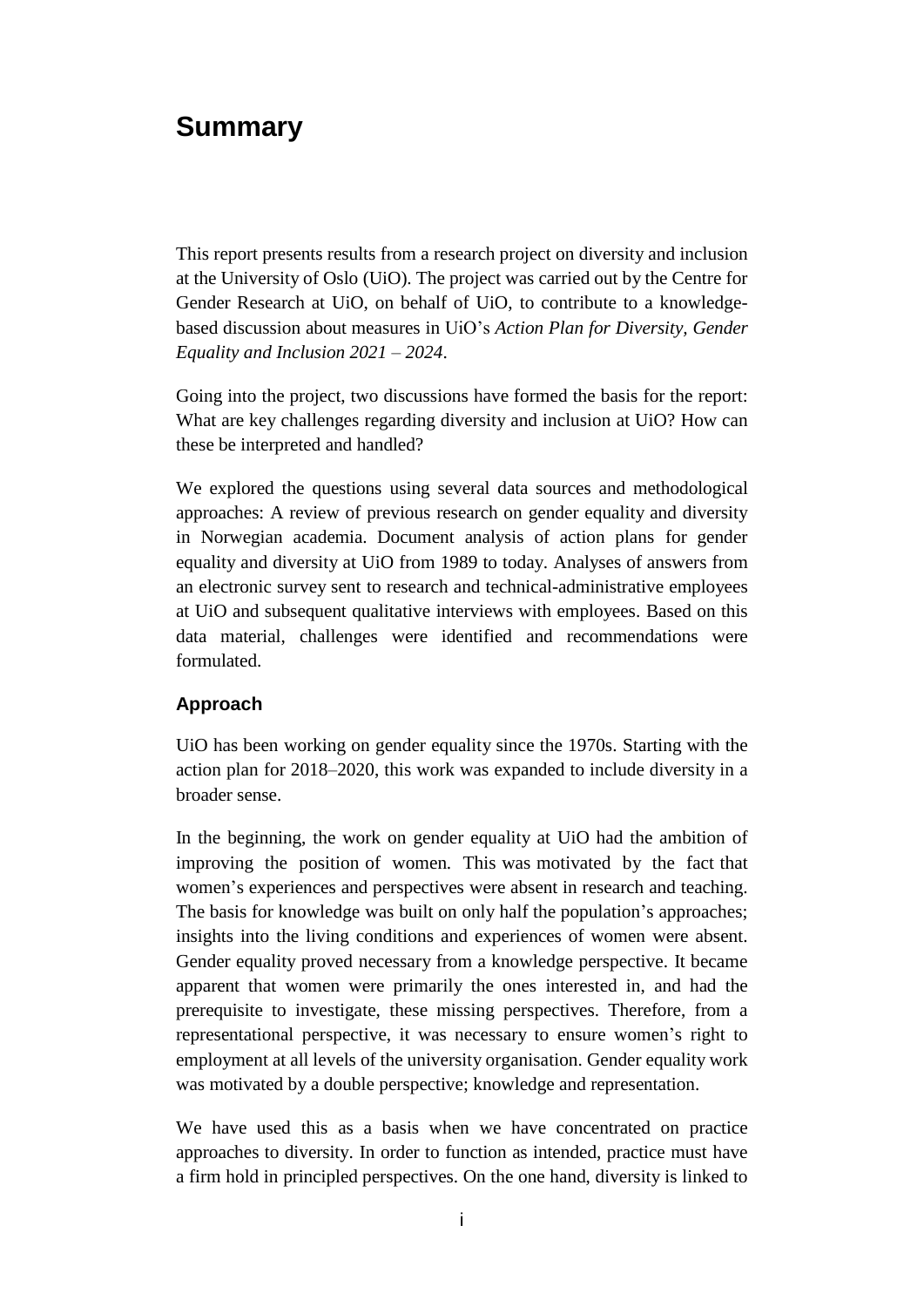ambitions for diversity of knowledge, on the other hand to diversity of representation – for an equal right to be present. Furthermore, we have assumed that equality and diversity are based on a normative goal of justice, understood as parity of participation. At a university, it is your abilities, efforts and results, not who you are, which will decide your success. It should apply whether you are a student taking an exam, you are applying for a position, or requesting advancement in the university hierarchy. Parity of participation is challenged by organisational and/or cultural institutional obstacles that do not provide everyone with equal opportunities.

## **Action plans – from principles of epistemological diversity to goal-oriented gender balance**

Analysing UiO's action plans for gender equality and diversity from 1989 to today reveals the prevalence of the double perspective (knowledge and representation) in the first plans. But after the turn of the millennium, this double perspective was abandoned in favour of a rather one-sided representation perspective, manifested through the setting of continuingly new targets for gender balance. The knowledge perspective was replaced by a quality perspective, by a goal of quality as in outstanding – as in excellent. Quality of knowledge in the sense of epistemic diversity, disappeared. This turnaround in the gender equality plans can be interpreted as a result of a new market-inspired goal management that was established through national political decisions for universities and colleges at the beginning of the 2000s. The goal management is focused on student production, research funding and publishing results in the highest ranked journals. This management system derives its legitimacy from the goal of increased production and increased quality, in order to get Norwegian universities to establish themselves on the international research front. When this was introduced into the action plans for gender equality, gender balance became a goal in itself, or potentially a prerequisite for strengthening research quality since a broader recruitment base should provide access to the most outstanding researchers. But with a lack of reflections on what – based on more principled considerations – we are trying to achieve, two problems arise: First, it becomes unclear what the measures are based on, what kind of problems are to be solved. Secondly, it becomes unclear what the measures will contribute to. This is an overall challenge in the work for gender equality and diversity at UiO.

### **Diversity challenges**

Based on practices and experiences among employees, as expressed in the electronic survey and in the qualitative interviews, eight diversity challenges are identified: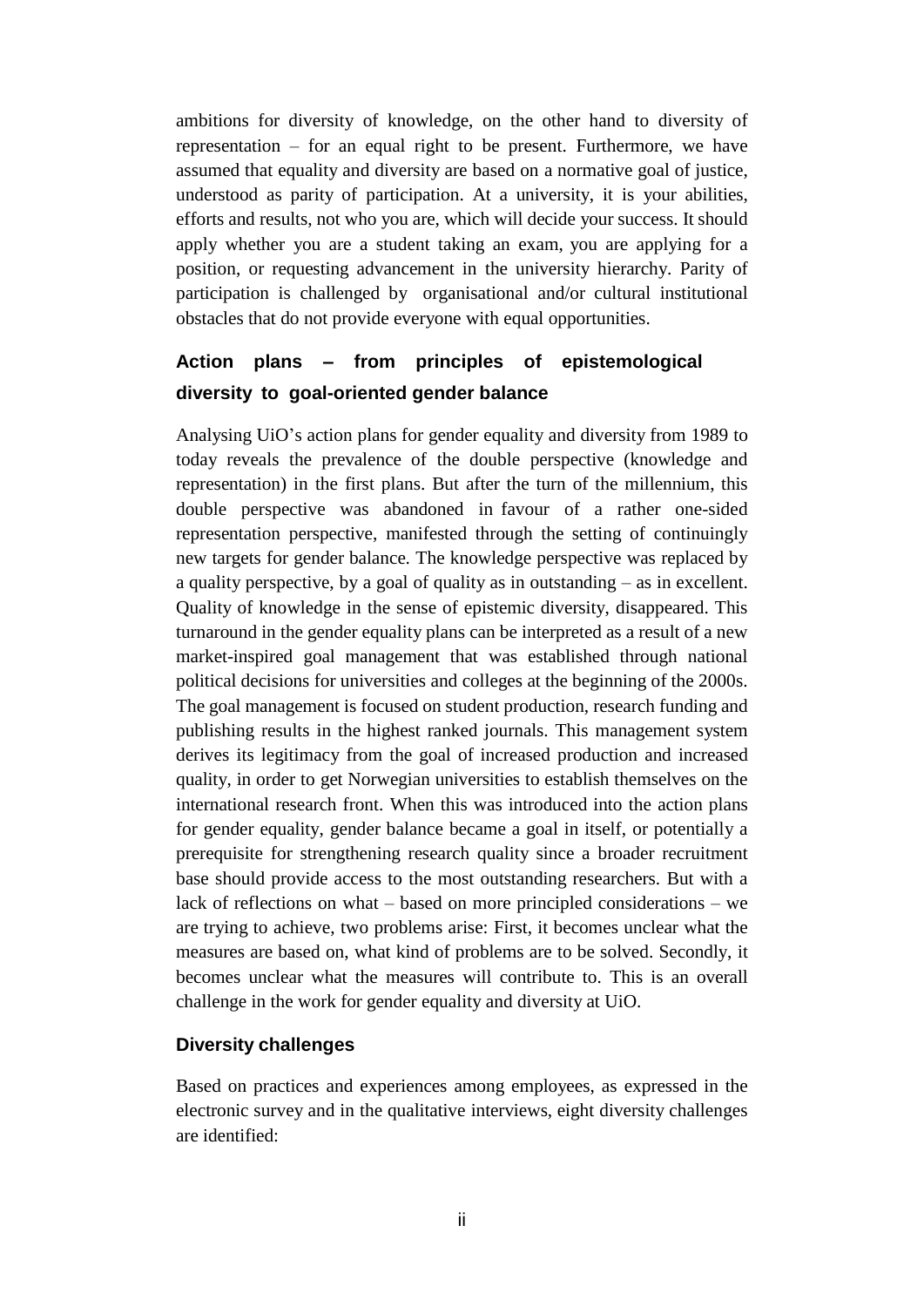1) *Scholarly diversity is challenged by the incentive system*: An important element in the target-oriented management is the Norwegian model for publication-based funding, assessment based on scientific publication [tellekantsystemet]. This entails the goal of publishing research results in peer-reviewed journals, preferably the top ranked journals. The qualitative interview material shows that this incentive system is effective and important in the everyday life of research staff. Some are motivated by the success of such publications. They are willing to make adjustments in the topics they research, the questions they ask and the methods they use in order to succeed with publications. Strategic adaptations of this type can have a detrimental effect on the diversity of knowledge, it can contribute to unification. At the same time, such adaptations presuppose that the motivation for the individual's work is taken from the incentive structure, not from the individual researcher's urge to ask questions, find answers and meaning. To researchers that have a strong inner motivation, publications do not appear as a goal, but as a means.

2) *Gender balance versus diversity in recruitment processes:* Gender balance appears as a consideration that should and must be taken into account in recruitment processes. It is not considered politically correct to submit nominations with only men if there are qualified women among the applicants. It is assumed that qualified women exist, so it is important to find and, if necessary, motivate them. On the other hand, diversity does not appear in the same way as a consideration that *must* be taken into account in recruitment processes, although it is good to achieve that. For example, it is not automatically assumed that there are qualified applicants with an immigration background or disability.

3) *Open ended jobs along three dimensions*: The work of scientific staff is limitless in terms of time and the content of the assignments. Some consider work to be part of their identity. Thus, requirements do not just become system requirements, there are also self-imposed requirements. A lot of research show that for women open ended jobs in academia make it particularly difficult for them to negotiate the work-life balance. Our study also shows this. Women experience that having children stops their academic work for a period. Men experience that their work is only slowed down, not stopped. At the same time, a third thing about the open ended job is also made visible in our data material: place. An international academic labour market does not take into account Norwegian parental leave.

4) *Inadequate peer inclusion:* Experiences of not being included in collegial communities, and the desire to be so, are expressed across different groups of employees. The need for what an interviewee calls peer colleagues [kompiskollegaer] is a clear finding. The internationally recruited staff appear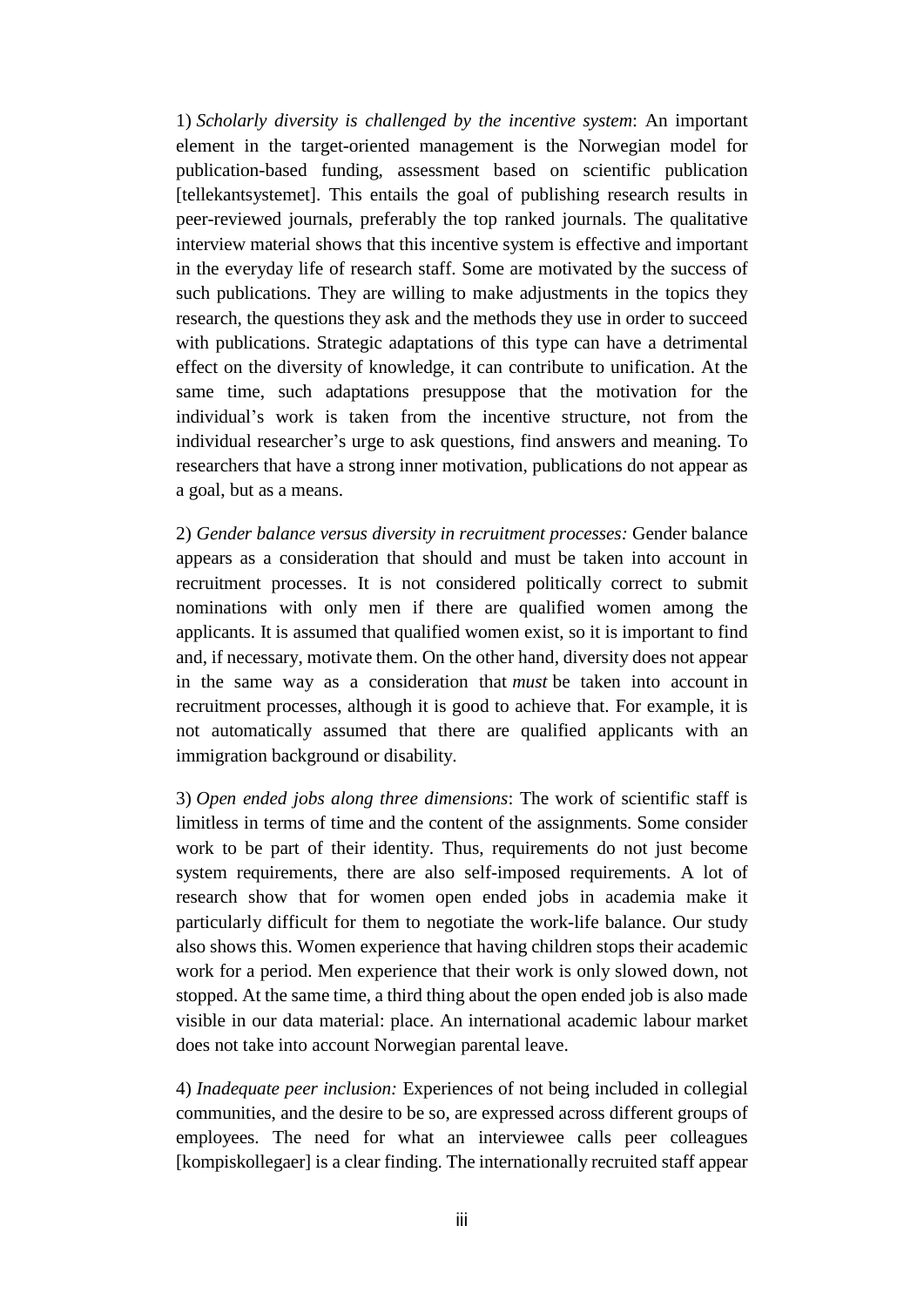to be most vulnerable to the lack of peer colleagues. Inadequate peer inclusion is at the same time something the interviewees perceive as something individual, and something they wish to solve individually. A systemic problem is individualised.

5) *Discrimination and harassment as minor violations:* Employees at UiO are exposed to discrimination, harassment and sexual harassment, although our data indicate that this is not experienced by a large proportion of employees. We reveal two different ways of understanding and experiencing discrimination: the very explicit and the non-explicit. Those that have not themselves been exposed to such things understand discrimination as something very explicit, something which indeed is very rare at UiO. Those who are exposed, experience the small violations, the non-explicit events, in a way that makes them question whether this *was* really discrimination, which means that they do not address practitioners and situations that are perceived as unrecognisable.

6) *Vulnerability and individual adaptations:* Perceived vulnerability, in the form of experienced incidents of discrimination, and especially sexual harassment, leads to adaptations around the individual that will prevent the incidents from recurring. Individuals are not confident that problems will be prevented at the institutional and organisational level and make individual adjustments.

7) *Practical problems in dealing with the Norwegian system:* Practical problems with various aspects of the Norwegian bureaucracy are a recurring issue in interviews with international recruits. For example: partner's residence, tax, bank account, bankID, housing and language. Much of this cannot be solved by UiO alone, but it must nevertheless be solved for the employee to be able to function properly at UiO.

8) *Language policy and language practice with wide room for interpretation:* There are many laws and guidelines for UiO's language policy and practice, but none are directly contradictory. International recruits are required to learn Norwegian. The practice seems to be that this is limited to permanent employees. But here there are many unresolved questions that are left to individuals and different entities, such as: What kind of requirements should international employees meet? What kind of training offer should they receive or be imposed on? Who pays? What happens if the employee does not meet the requirements for Norwegian skills?

To sum it up, there is a tendency that organisational and cultural issues that contribute to challenge goals of participation on equal terms are turned into individual problems that the individual must solve themselves. This applies to the absence of peer communities, language policy guidelines with a large